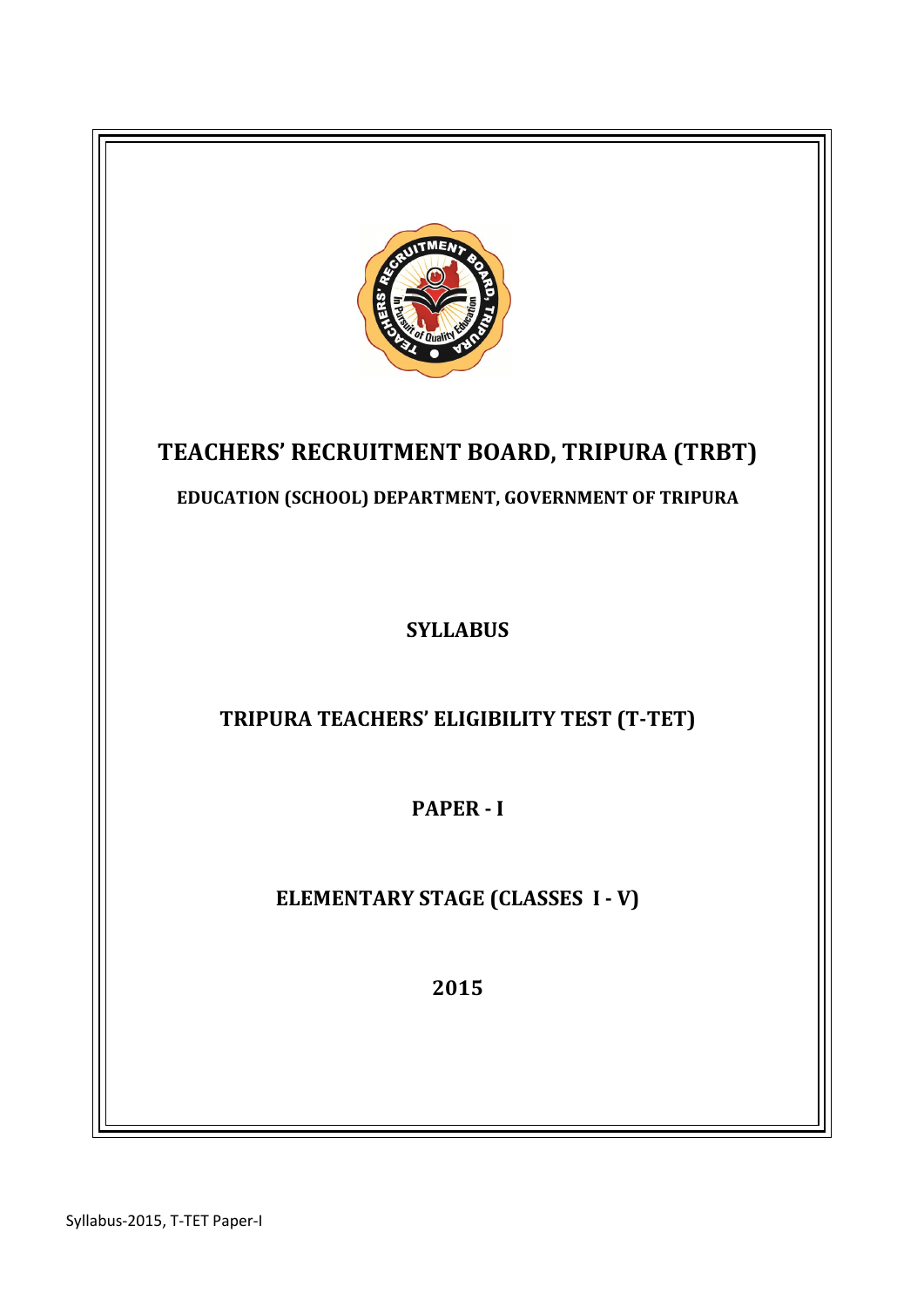## I. CHILD DEVELOPMENT AND PEDAGOGY: (30 MCQS)

## (A). CHILD DEVELOPMENT AND LEARNING:

- Growth, development and maturation their relationship with learning.
- Principles of development.
- Impact of heredity and environment on development nature-nurture controversy.
- Socialization process of the child.
- Domains of development up to late childhood physical, cognitive, emotional, social, moral and language.
- Theories of Piaget, Kohlberg, Carol, Chomsky and Rogers in relation to child development.
- Concept of child centric and activity based education.
- Individual differences attitude, aptitude, interest and intelligence-their measurement.
- Theories of intelligence: Spearman, Guilford, Thurstone.
- Gender and education with special reference to child development.
- Mental health of the child adjustment and behavioural problems during childhood.
- Understanding differences among the children based on language, caste, community, religion and gender.
- Distinction between assessment for learning and assessment of learning school based assessment, continuous and comprehensive evaluation, perspective and practice.
- Preparation of appropriate tools for measuring learning outcome of the learners.

(B) CONCEPTS OF INCLUSIVE EDUCATION AND UNDERSTANDING CHILDREN WITH SPECIAL NEEDS:

- Concept of exceptional children and children with special needs (CWSN).
- Addressing learners from diverse backgrounds including disadvantaged and deprived.
- Concept of learning disability (LD), addressing the needs of children with learning disabilities.
- Addressing the gifted, creative, specially abled learners (mentally retarded and physically challenged).

## (C) LEARNING AND PEDAGOGY:

- **Process of thinking and learning of children, causes of children's failure to achieve success in** school performance in respect of quality education.
- Basic approaches to learning process of teaching and learning, children's strategies of learning, learning as social activity, social context of learning.
- Alternative concepts of learning in children understanding children's 'errors' as significant steps in the learning process.
- Cognition and emotions: Concept and nature of cognition, basic emotions, characteristics of childhood emotionality.
- Motivation and learning factors contributing to learning personal and environmental, influence of motivation in learning.
- Classroom management creation of non-threatening learning environment, managing behavioural problems in class room.
- Punishment and its legal implication, rights of a child.
- Guidance and counselling concept, nature and types.

\*\*\*\*\*\*\*\*\*\*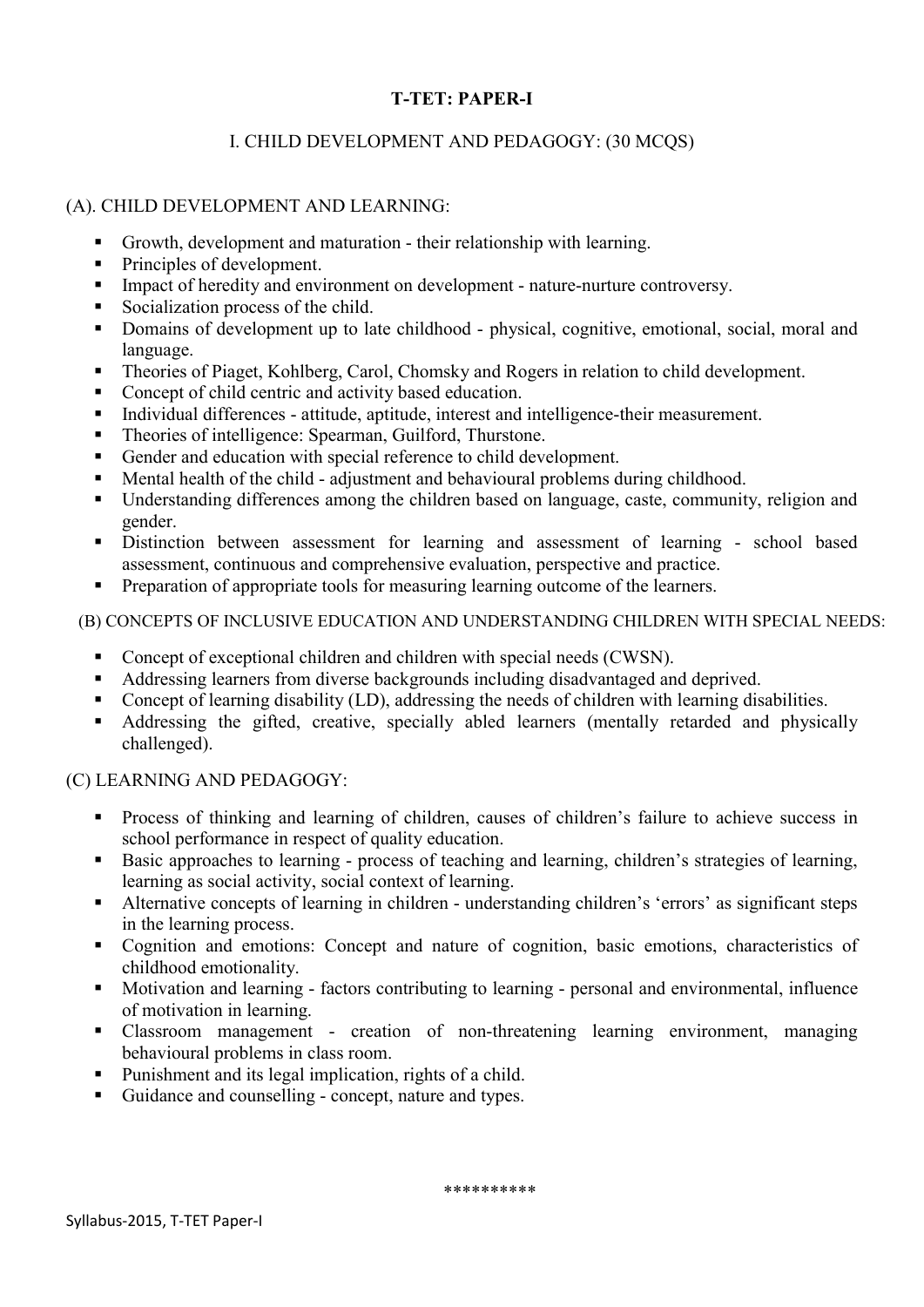## II. LANGUAGE-I, ENGLISH: (30 MCQs)

### A. LANGUAGE COMPREHENSION:

(i) Two passages, one from prose and the other from poetry, will be given with questions on comprehension, inference, grammar and test of vocabulary. (Prose passage may be literary, scientific, narrative or discursive.)

(ii) Test of grammatical knowledge on the following items:-

- **Article**
- Concord
- **Interrogatives**
- Framing Yes/No  $&$  'WH' questions
- **Question tags**
- **Prepositions**
- **Tense and time**
- Determiners
- Phrasal verbs
- Gerunds & Participle
- Reflexive pronouns
- **Linkers**
- **Auxiliary verbs**

(iii) Vocabulary Test:

 Word formation from jumbled letters, antonyms and synonyms, affixes, idioms and phrases, formation of short sentences from jumbled words.

## B. PEDAGOGY FOR LANGUAGE DEVELOPMENT:

- **Learning and acquisition.**
- Principles of language teaching.
- Role of listening and speaking; function of language and how children use it as a tool.
- Critical perspective on the role of grammar in learning a language for communicating ideas in oral and written form.
- Challenges of teaching language in diverse classrooms language difficulties, errors and disorders.
- Introduction to English Phonology vowels and consonants, syllable division, IPA, stress.
- Evaluating language comprehension and proficiency in LSRW (Listening, Speaking, Reading and Writing).
- Teaching-learning materials: textbooks, multimedia materials, multilingual resources of the classroom.
- Strategies for teaching children with special needs (CWSN).
- Remedial teaching.

\*\*\*\*\*\*\*\*\*\*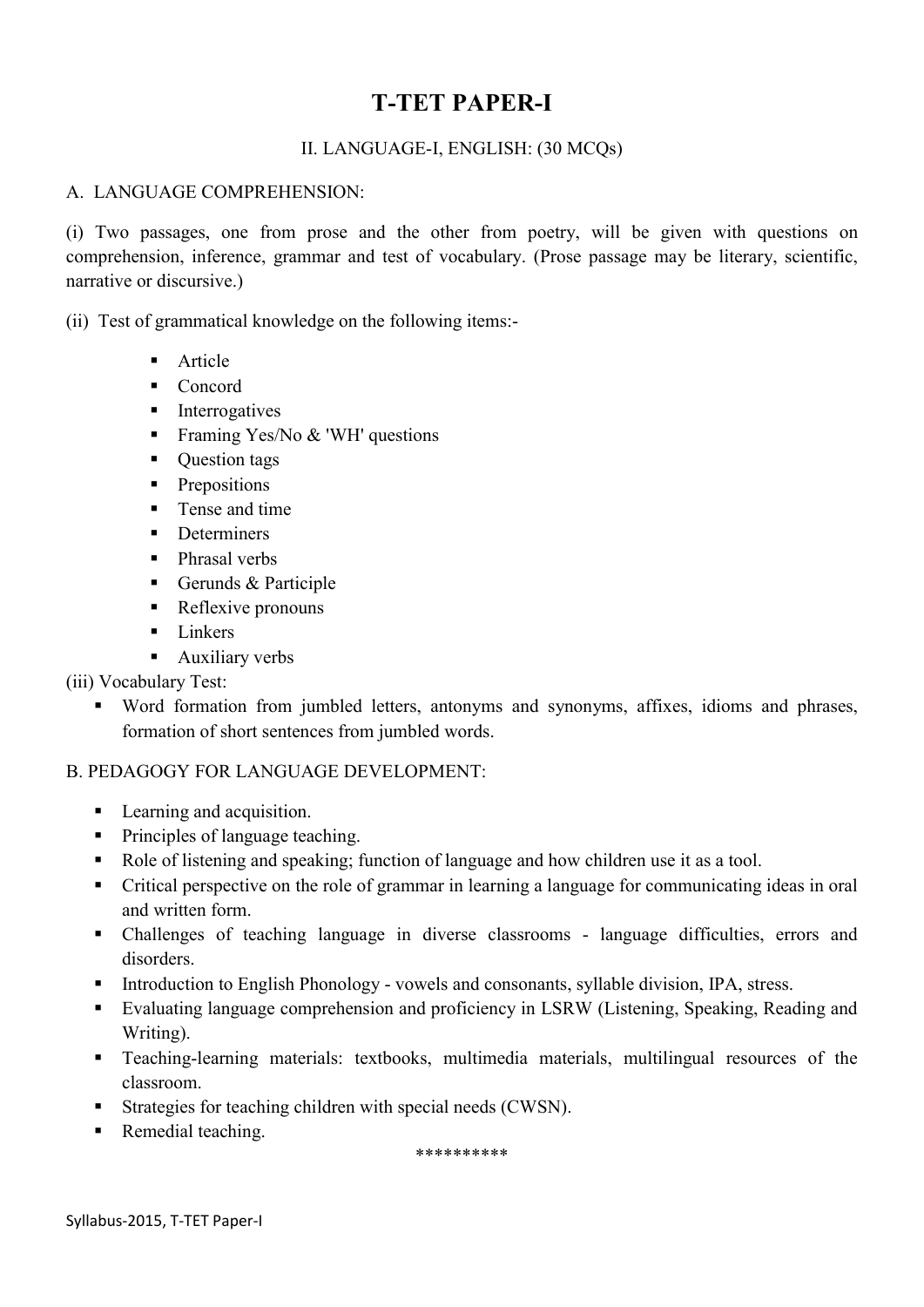#### III. LANGUAGE-II, BENGALI: (30 MCQs)

১। অপঠিত গদ্যাংশ এবং অপঠিত পদ্যাংশ থেকে অববোধ (Comprehension) মূলক প্রশ্নে অববোধ (Comprehension), ব্যাকরণ ও ভাষামলক দক্ষতা যাচাই করণ।

২। বাংলা সাহিত্যের প্রথিতযশা সাহিত্যিকদের সাহিত্যকৃতি সম্বন্ধীয় সাধারণ ধারণা: মাইকেল মধুসূদন দত্ত, স্বর্ণকুমারী দেবী, কামিনী রায়, রবীন্দ্রনাথ ঠাকুর, দ্বিজেন্দ্রলাল রায়, কালিদাস রায়, কুমুদ রন্জন মল্লিক, যতীন্দ্রমোহন বাগচী, সত্যেন্দ্রনাথ দত্ত, অতুলপ্রসাদ সেন, সুকুমার রায়, কাজী নজরুল ইসলাম, অবনীন্দুনাথ ঠাকুর, সুকান্ত ভট্টাচার্য, সুকুমার রায়, লীলা মজুমদার।

- ৩। বাংলা সাধু ও মান্য চলিতভাষা সম্পর্কে ধারণা।
- 81 বৰ্ণ ও ধুনি প্ৰকরণ।
- ৫। (ক) পশ্চিমবঙ্গ বাংলা আকাদেমি-র বানানবিধি সম্পর্কে পূর্ণাঙ্গ ধারণা।
	- (খ) গঠন ও অর্থানুসারে বাক্যের গঠন প্রণালী।
	- (গ) সন্ধি সম্পর্কে ধারণা।
	- (ঘ) বচন ও লিঙ্গ সম্পর্কে ধারণা।
	- (ঙ) সমাস।
	- (চ) কারক বিভক্তি।
	- (ছ) বাগধারা ও বাক্য সংকোচন।
	- জি) সমোচ্চারিত ভিন্নার্থক শব্দ।
	- (ঝ) বিপরীত শব্দ।
- ৬। (ক) ভাষার স্বরূপ ভাষার প্রকৃতি।
	- (খ) মাতৃভাষা শিক্ষণের উদ্দেশ্য ও লক্ষ্য সম্পর্কে ধারণা।
	- (গ) ভাষা-কৌশলের বিকাশ: শোনা, বলা, পড়া, লেখা।
	- (ঘ) বাংলা শিখন ও শিক্ষণ-বিধি।
	- (ঙ) ভাষা শিক্ষার প্রণালী
	- (চ) ভাষা শিক্ষণের পদ্ধতি
	- (খ) বোধ পরীক্ষণ।

\*\*\*\*\*\*\*\*\*\*\*\*\*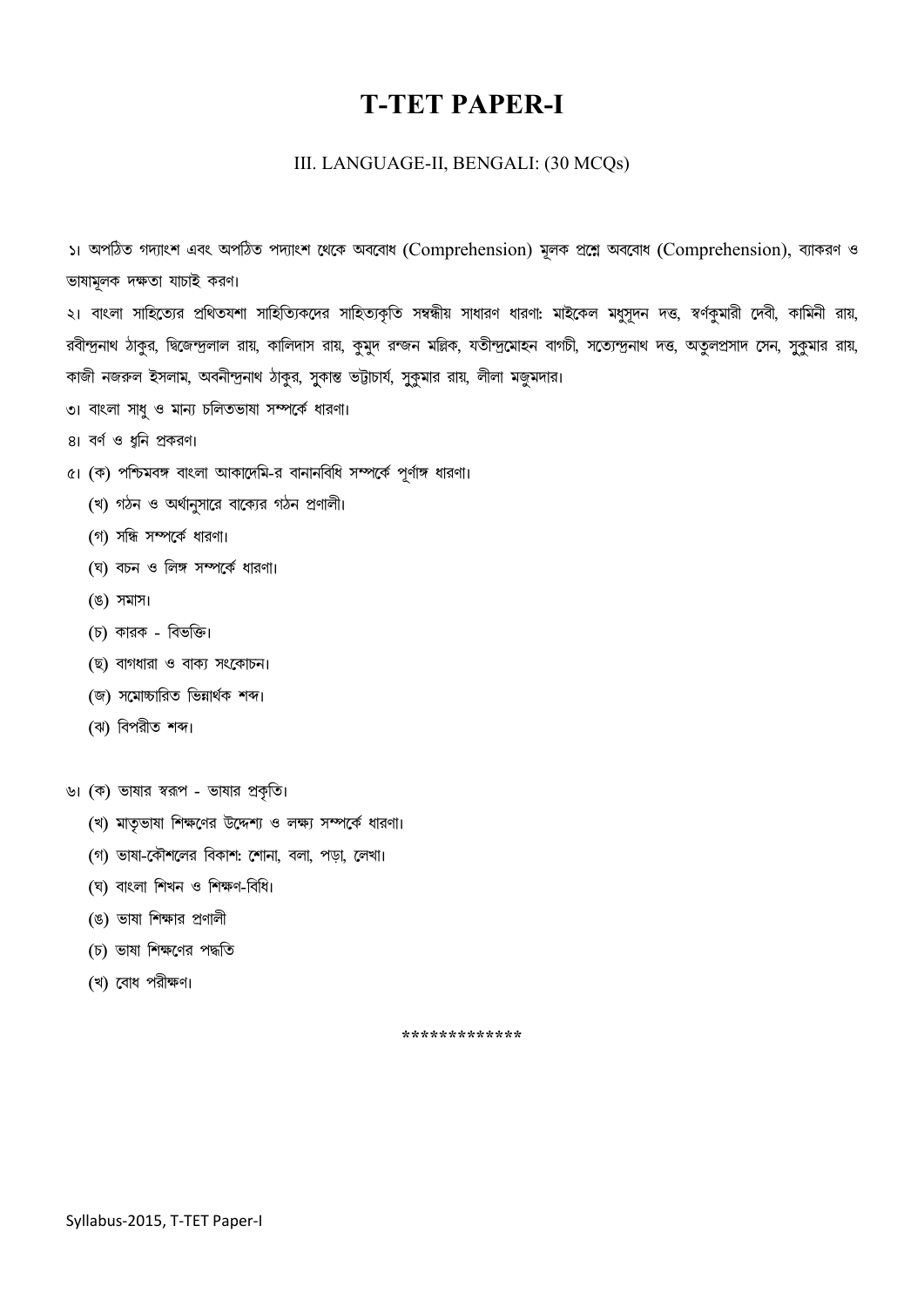## IV. MATHEMATICS: (30 MCQs)

## (A). CONTENT

- Geometry: Types of angels, measurement of angels, line, axis, reflection and symmetry.
- Shapes, spatial understanding, solids, perimeter of rectilinear figures, area of rectangles, practical problems, surface area and volume of solids (sphere, cube, rectangular, parallelepiped), practical problems.
- Measurement: Basic operations in solving problems involving length, weight, time, capacity and their standard units, relation between them.
- Numbers: Natural numbers, place value, addition, subtraction, multiplication and division of natural numbers, factors and multiples, prime factors, lowest common multiple (LCM) and highest common factor (HCF), decimals and their operation on decimals.
- Arithmetic: Unitary method, ratio, proportion, percentage, average, profit and loss.
- Fractions: Concept of fraction, fraction of a measure such as metre, litre, gram, fractional parts of objects, equal fractions, operations on fraction, practical problems.

## (B). PEDAGOGICAL ISSUES IN MATHEMATICS

- Language of Mathematics.
- Community Mathematics.
- Nature of mathematics, understanding children's thinking and reasoning, place of mathematics in curriculum, historical development of mathematics, great mathematicians and their contributions (Indian and World).
- Methods of teaching mathematics, inductive and deductive method, analytical and synthetic method, project method, laboratory method.
- Instructional material in mathematics, TLM in mathematics, mathematics laboratory, mathematical puzzle.
- Evaluation, concept of continuous and comprehensive evaluation.
- Problems in teaching mathematics.
- Remedial teaching and error analysis.

\*\*\*\*\*\*\*\*\*\*\*\*